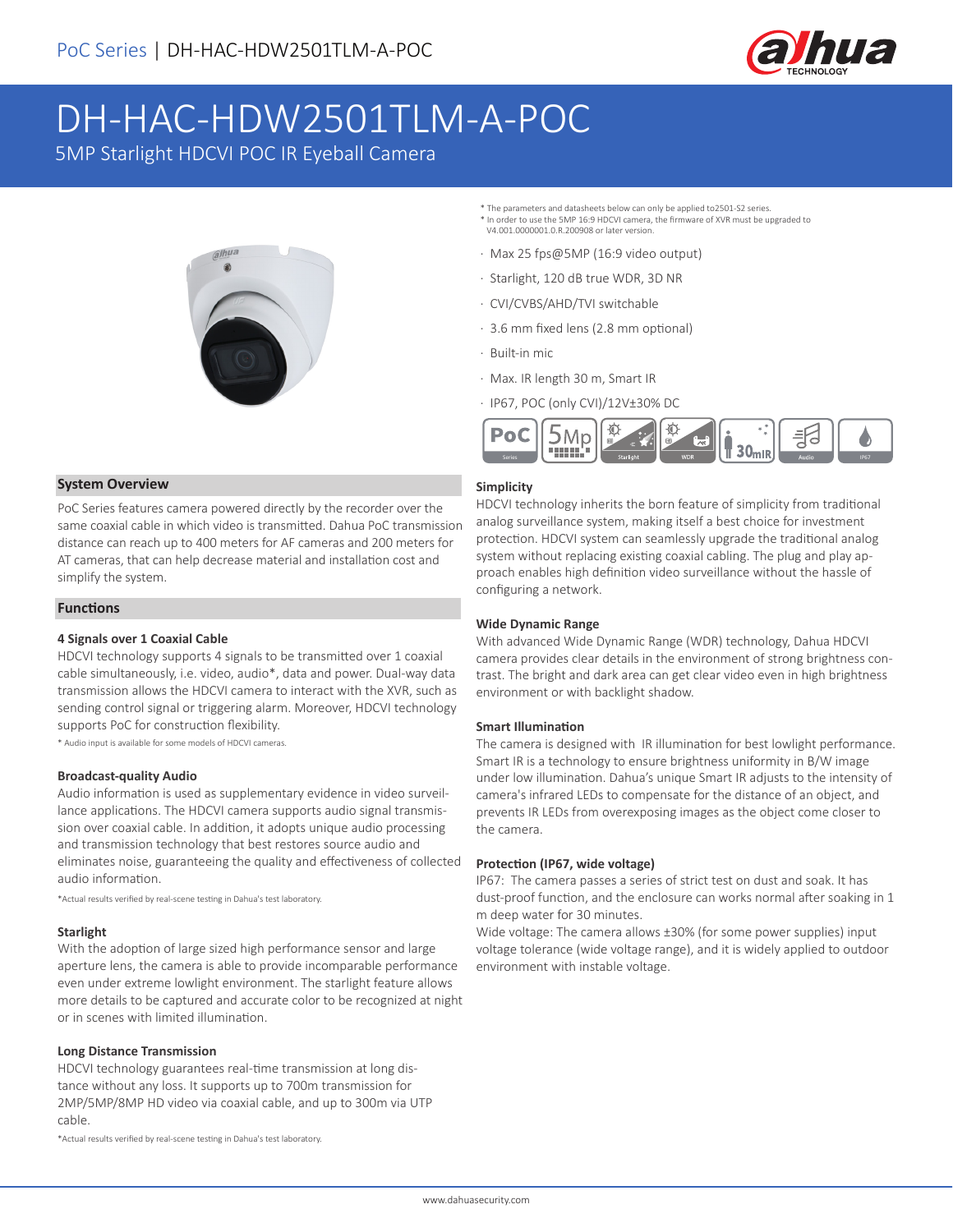# PoC Series | DH-HAC-HDW2501TLM-A-POC

# **Technical Specification**

# Camera

| Image Sensor                 |                  | <b>5MP CMOS</b>                                          |                                |                     |                                         |
|------------------------------|------------------|----------------------------------------------------------|--------------------------------|---------------------|-----------------------------------------|
| Max. Resolution              |                  | 2880 (H) × 1620 (V)                                      |                                |                     |                                         |
| Pixel                        |                  | 5MP                                                      |                                |                     |                                         |
| <b>Scanning System</b>       |                  | Progressive                                              |                                |                     |                                         |
| Electronic Shutter Speed     |                  | PAL: 1/3 s-1/100,000 s<br>NTSC: 1/4 s-1/100,000 s        |                                |                     |                                         |
| S/N Ratio                    |                  | >65dB                                                    |                                |                     |                                         |
| Min. Illumination            |                  | 0.001 Lux/F1.6, 30IRE, OLux IR on                        |                                |                     |                                         |
| <b>Illumination Distance</b> |                  | 30 m (98.4 ft)                                           |                                |                     |                                         |
| Illuminator On/Off Control   |                  | Auto; manual                                             |                                |                     |                                         |
| <b>Illuminator Number</b>    |                  | 1 (IR light)                                             |                                |                     |                                         |
| Pan/Tilt/Rotation Range      |                  | Pan: 0°-360°<br>Tilt: 0°-78°<br>Rotation: 0°-360°        |                                |                     |                                         |
| Lens                         |                  |                                                          |                                |                     |                                         |
| Lens Type                    |                  | <b>Fixed lens</b>                                        |                                |                     |                                         |
| Mount Type                   |                  | M12                                                      |                                |                     |                                         |
| Focal Length                 |                  | 2.8 mm; 3.6 mm;                                          |                                |                     |                                         |
| Max. Aperture                |                  | F1.6                                                     |                                |                     |                                         |
| Field of View                |                  | 2.8 mm:H:111° V:58° D:132°<br>3.6 mm: H:92° V:48° D:109° |                                |                     |                                         |
| Iris Type                    |                  | Fixed                                                    |                                |                     |                                         |
| Close Focus Distance         |                  | 2.8 mm: 0.9 m (3.0 ft)<br>3.6 mm: 1.6 m (5.2 ft)         |                                |                     |                                         |
| <b>DORI</b><br>Distance      | Lens             | Detect                                                   | Observe                        | Recognize           | Identify                                |
|                              | $2.8 \text{ mm}$ | 63.6 m<br>(208.7 ft)                                     | 25.4 m<br>(83.3 ft)            | 12.7 m<br>(41.7 ft) | 6.4 <sub>m</sub><br>(21.0 ft)           |
|                              | 3.6 mm           | 80.0 m<br>(262.5 ft)                                     | 32.0 m<br>$(105.0 \text{ ft})$ | 16.0 m<br>(52.5 ft) | 8.0 <sub>m</sub><br>$(26.2 \text{ ft})$ |

Video

| Video Frame Rate | CVI:<br>PAL: 5M@25 fps; 4M@25 fps; 1080P@25 fps;<br>NTSC: 5M@25 fps; 4M@30 fps; 1080P@30 fps<br>AHD:<br>PAL: 4M@25 fps;<br>NTSC: 4M@30 fps<br>TVI:<br>PAL: 4M@25 fps;<br>NTSC: 4M@30 fps<br>CVBS:<br>PAL: 960H;<br><b>NTSC: 960H</b> |
|------------------|--------------------------------------------------------------------------------------------------------------------------------------------------------------------------------------------------------------------------------------|
| Resolution       | 5M (2880 × 1620);<br>$4M(2560 \times 1440);$<br>1080P (1920 × 1080);<br>960 H (960 × 576/960 × 480)                                                                                                                                  |
| Day/Night        | Auto switch by ICR                                                                                                                                                                                                                   |
| <b>BLC</b>       | BLC/HLC/WDR/HLC-Pro                                                                                                                                                                                                                  |
| <b>WDR</b>       | 120dB                                                                                                                                                                                                                                |
| White Balance    | Auto; Area WB                                                                                                                                                                                                                        |

| Gain Control                 | Auto/Manual                                                                                                                                  |  |  |  |
|------------------------------|----------------------------------------------------------------------------------------------------------------------------------------------|--|--|--|
| Noise Reduction              | 3D <sub>NR</sub>                                                                                                                             |  |  |  |
| Smart Illumination           | Yes                                                                                                                                          |  |  |  |
| Defog                        | Electronic defog                                                                                                                             |  |  |  |
| Digital Zoom                 | 4x                                                                                                                                           |  |  |  |
| Mirror                       | Off/On                                                                                                                                       |  |  |  |
| Privacy Masking              | Off/On (8area, rectangle)                                                                                                                    |  |  |  |
| Pick-up Distance             | 5 m (16.4 ft)                                                                                                                                |  |  |  |
| Certifications               |                                                                                                                                              |  |  |  |
| Certifications               | CE (EN55032, EN55024, EN50130-4, EN62368-1)<br>FCC (CFR 47 FCC Part 15 subpartB, ANSI C63.4-2014)<br>UL (UL60950-1+CAN/CSA C22.2 No.60950-1) |  |  |  |
| Port                         |                                                                                                                                              |  |  |  |
| Video Output                 | Video output choices of CVI/TVI/AHD/CVBS by one<br><b>BNC</b> port                                                                           |  |  |  |
| Audio Input                  | One channel built-in mic                                                                                                                     |  |  |  |
| Power                        |                                                                                                                                              |  |  |  |
| Power Supply                 | POC (only CVI)/12V±30% DC                                                                                                                    |  |  |  |
| Power Consumption            | Max 4.3W (12V DC, IR on); PoC (AF)                                                                                                           |  |  |  |
| Environment                  |                                                                                                                                              |  |  |  |
| <b>Operating Temperature</b> | –40°C to +60°C (-40°F to 140°F); <95% (non-<br>condensation)                                                                                 |  |  |  |
| Storage Temperature          | -40°C to +60°C (-40°F to 140°F); <95% (non-<br>condensation)                                                                                 |  |  |  |
| <b>Protection Grade</b>      | <b>IP67</b>                                                                                                                                  |  |  |  |
| Structure                    |                                                                                                                                              |  |  |  |
| Casing                       | Metal throughout the whole casing                                                                                                            |  |  |  |
| <b>Camera Dimensions</b>     | $\phi$ 94.0 mm × 85.7 mm ( $\phi$ 3.70" × 3.37")                                                                                             |  |  |  |
| Net Weight                   | 0.33 kg (0.73 lb)                                                                                                                            |  |  |  |
| Gross Weight                 | 0.47 kg (1.04 lb)                                                                                                                            |  |  |  |